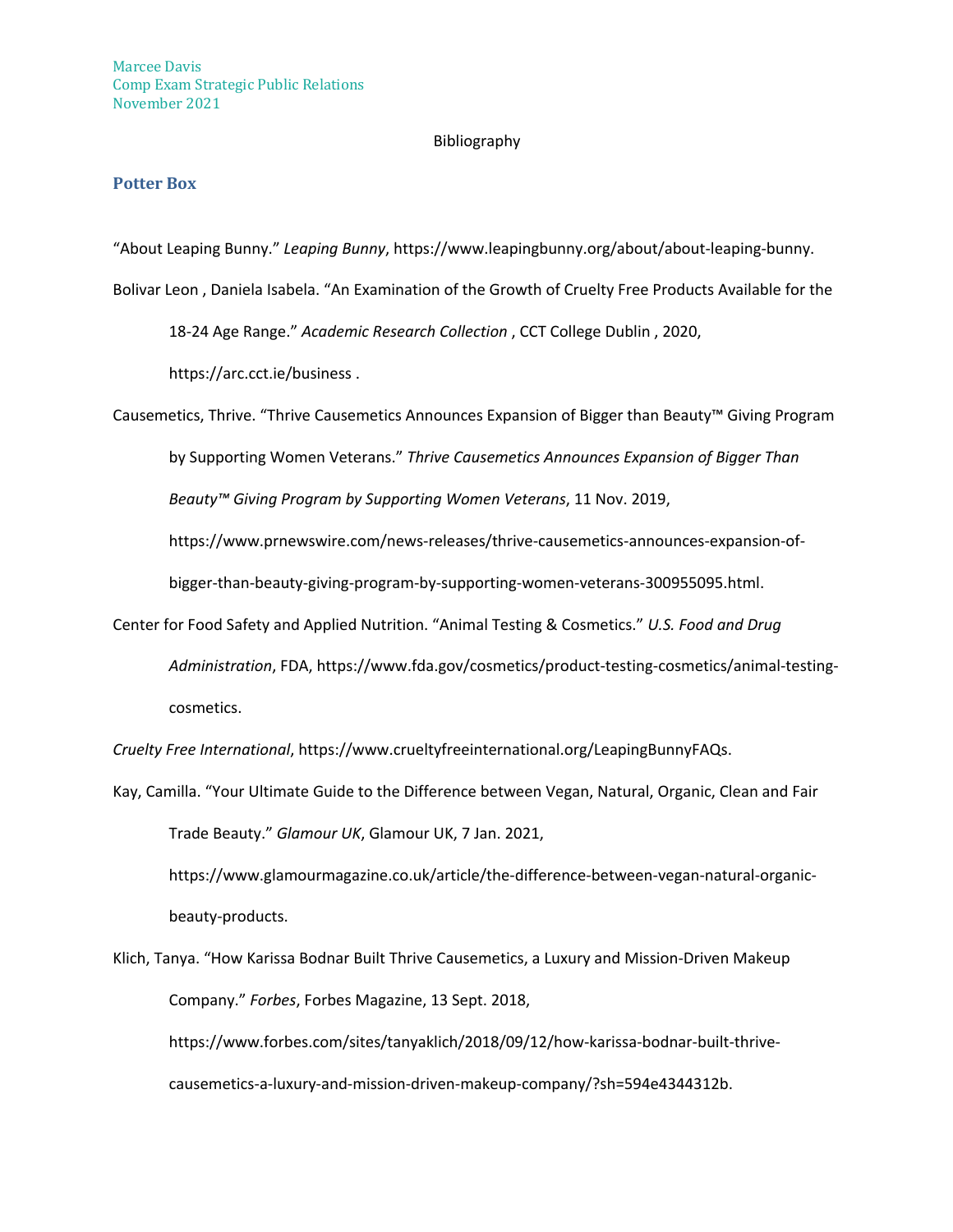Parsons, Patricia. "Making Decisions: The True Reality of Everyday Ethics." *Ethics in Public Relations: A Guide to Best Practice*, Kogan Page Ltd, Philadelphia, PA, 2016, pp. 134–141. Pember, Don R., et al. *Mass Media Law*. McGraw-Hill Education, 2020.

Warner, Charles. "How to Write a Media Ethics Case Analysis ." Charleswarner.us, Feb. 2010.

## **Press Release**

Causemetics, Thrive. "Thrive Causemetics Announces Launch of New Giving Program 'Bigger than Beauty™'." *Thrive Causemetics Announces Launch of New Giving Program 'Bigger Than Beauty™'*, 12 Sept. 2019, https://www.prnewswire.com/news-releases/thrive-causemeticsannounces-launch-of-new-giving-program-bigger-than-beauty-300917307.html.

"Celebrating National Disability Employment Awareness Month - United States Department of State."

U.S. Department of State, U.S. Department of State, 2 Oct. 2021,

https://www.state.gov/celebrating-national-disability-employment-awareness-month/.

Thrive Causemetics. "Bigger than Beauty™ Annual Impact Report." *Thrive Causemetics*, Thrive Causemetics, 4 Jan. 2021, https://thrivecausemetics.com/blogs/blog/bigger-than-beautyannual-impact-report.

Thrive Causemetics. "Launch of New Giving Pillar: Supporting Women Veterans." *Thrive Causemetics*, Thrive Causemetics, 13 May 2020, https://thrivecausemetics.com/blogs/blog/launch-of-newgiving-pillar-supporting-women-veterans.

*Women Veterans 2015 - Va.gov Home | Veterans Affairs*.

https://www.va.gov/vetdata/docs/SpecialReports/Women\_Veterans\_2015\_Final.pdf. "Women Veterans Study." *DAV*, 17 Sept. 2019, https://www.dav.org/women-veterans-study/. "Women Veterans." *DAV*, 19 Jan. 2021, https://www.dav.org/women-veterans/.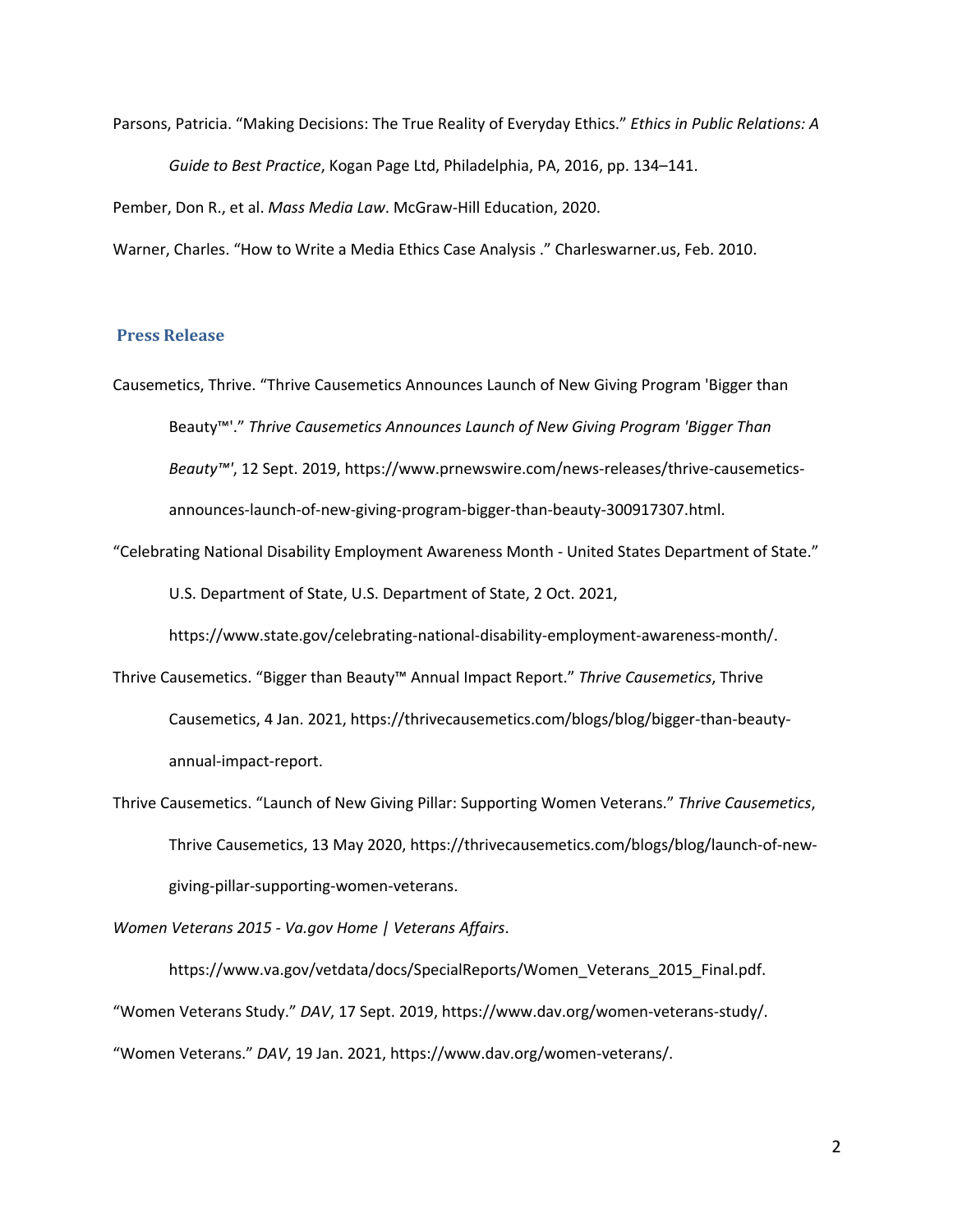#### **SWOT Analysis**

2, Rachel BrownApril, and Rachel Brown. "The Next Beauty Industry Unicorn? Thrive Causemetics Is Quietly Building a Major DTC Business." *Beauty Independent*, 27 Sept. 2019, https://www.beautyindependent.com/thrive-causemetics-major-dtc-beauty-business/.

"2015 Cone Communications Millennial CSR Study - Cone Communications: Cone: Cone PR: Cone Inc: Pr Agency: Boston: NYC." *Cone*, Cone Communications | Cone | Cone PR | Cone Inc | PR Agency | Boston | NYC, 26 May 2016, https://www.conecomm.com/research-blog/2015-conecommunications-millennial-csr-study.

"The 6 Biggest Issues Facing the \$532 Billion Beauty Industry." *GLG*, 17 July 2020,

https://glginsights.com/articles/the-6-biggest-issues-facing-the-532-billion-beauty-industry/.

Devash, Meirav. "Meet the Brand That Makes Jessica Simpson's Favorite Vegan Lash Glue." *Allure*,

Allure, 31 July 2018, https://www.allure.com/story/thrive-causemetics-profile.

Manager, Jonas Sickler SEO. "Beauty Industry: Cosmetics Market Share, Trends, and Statistics." *Terakeet*,

22 Oct. 2021, https://terakeet.com/blog/beauty-industry/.

- Molly Wanner, MD, and MD Neera Nathan. "Clean Cosmetics: The Science behind the Trend." *Harvard Health*, 12 Mar. 2019, https://www.health.harvard.edu/blog/clean-cosmetics-the-sciencebehind-the-trend-2019030416066.
- Montemurro, Alyssa. "10 Beauty Trends That Will Be Huge in 2021: Trending Beauty." *Editorialist*, Editorialist, 6 Oct. 2021, https://editorialist.com/beauty/biggest-beauty-trends-2021/.
- Staff, Allure. "The Winners of Allure's 2020 Best of Beauty Awards." *Allure*, 15 Sept. 2021, https://www.allure.com/story/best-of-beauty-2020-winners.

BVA, BVAccel. "How We Give: Bigger than Beauty™." *Thrive Causemetics*, Thrive Causemetics, 17 June 2019, https://thrivecausemetics.com/pages/how-we-give.